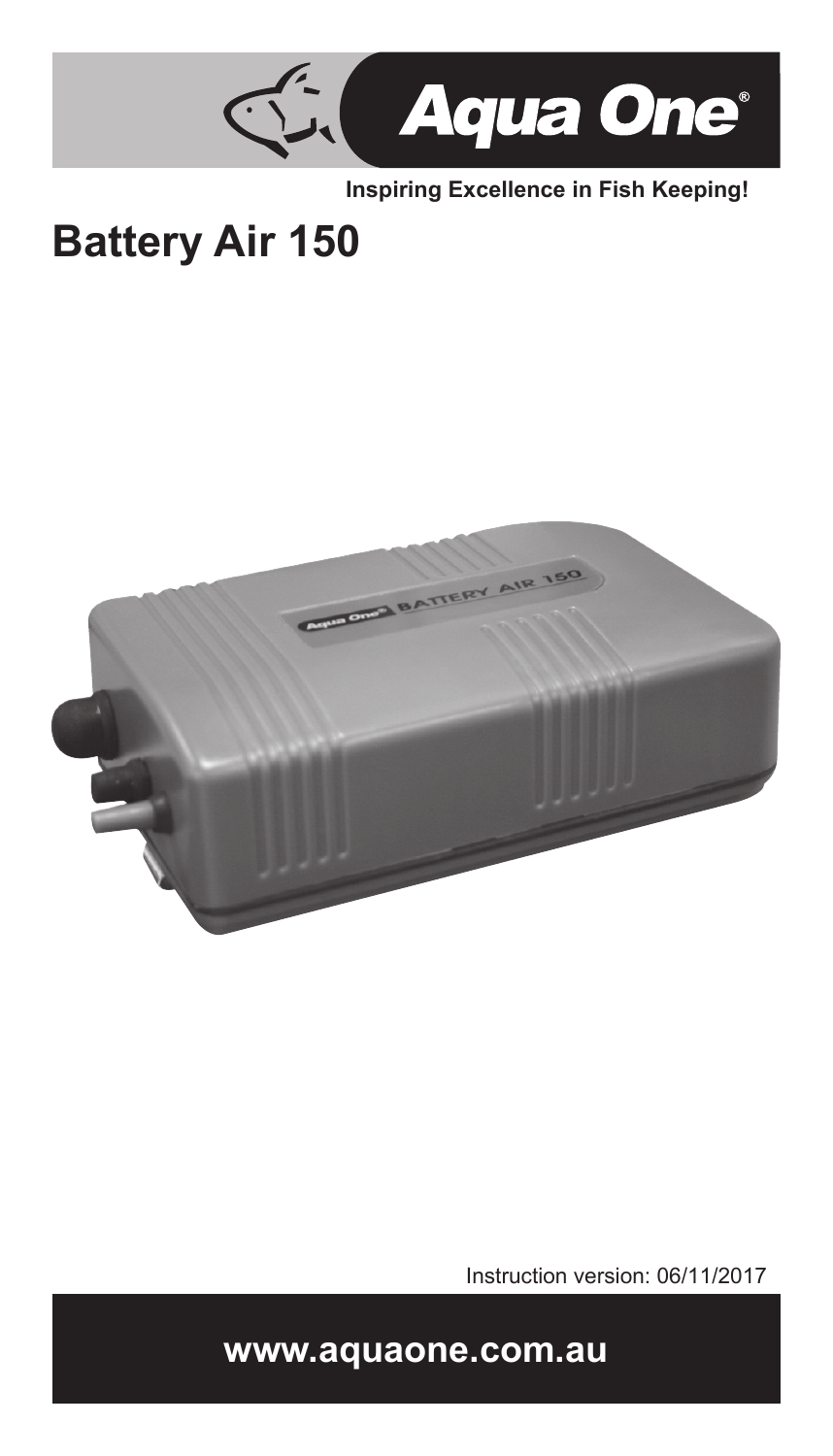## **Important Safeguards**

#### **Warning: To guard against injury, basic safety precautions should be observed, including the following:**

1. Read and follow all safety instructions before using this appliance even if you feel familiar with the product. Keep the instructions safe for future reference.

2. Do not attempt any repairs yourself. Return the appliance to an authorised service facility for service or discard the appliance

3. Do not use the pump for reasons other than the intended use. The use of attachments that are not recommended or sold by the pump manufacturer may cause the product to be unsafe. This is not recommended.

4. Do not install or store pump where it will be exposed to temperatures below freezing.

5. Make sure any component mounted on or in a tank is securely installed before operating it.

6. Ensure the correct batteries are installed and replace both batteries when old ones expire.

### **Disposal of used Electrical & Electronic Equipment (Applicable in the European Union and other European countries with separate collection systems)**



This symbol on the product or on its packaging indicates that the product must not be disposed of with normal household waste. Instead, it is your responsibility to dispose of your waste equipment by arranging to return it to a designated collection point for the recycling of waste electrical and electronic equipment. By separating and recycling your waste

equipment at the time of disposal you will help to conserve natural resources and ensure that the equipment is recycled in a manner that protects human health and the environment. For more information about recycling this product, please contact your local city office, your household waste disposal service or the shop where you have purchased the product.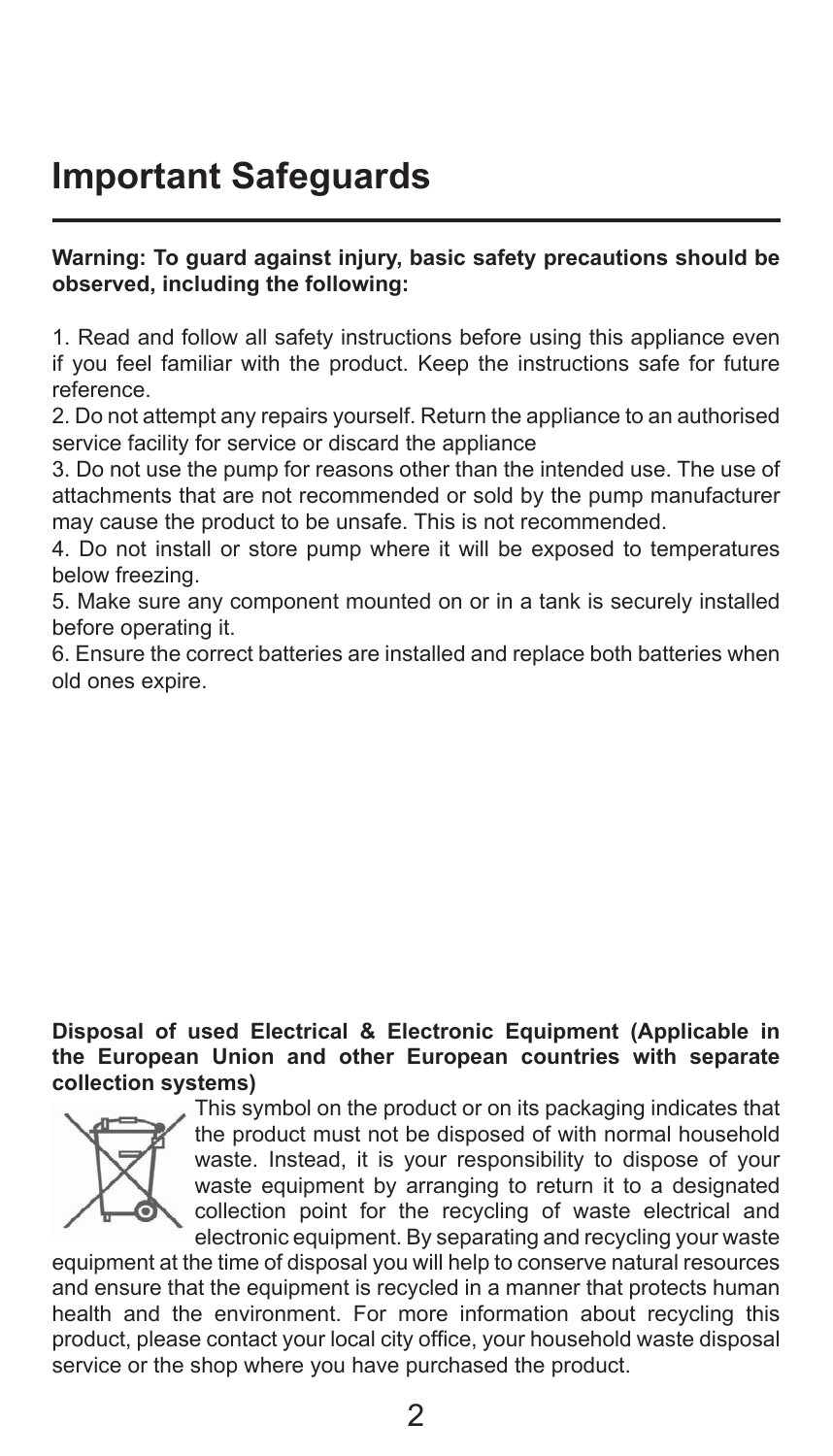## **Before First Use / Preparation**

Read and follow all the instructions, even if you feel you are familiar with the product and find a place to keep the instructions handy for future reference. Your attention is drawn particularly to the sections concerning **"IMPORTANT SAFEGUARDS"** and the **"GUARANTEE CONDITIONS"**. Please ensure you retain your original purchase receipt in the event that guarantee service is required.

Carefully unpack the product making sure you keep all the packing material until all the parts of the product have been found and the product has been assembled.

This product was packaged in excellent condition in the factory. Should you find that the product is damaged, has been dropped, or malfunctions in any way, contact the retailer where the product was purchased, for inspection. Please insure you retain your original purchase receipt in the event that warranty service is required.

### **Hints & Tips for Best Results**

Air Stone:

- Replace the air stone every 6 months or when it shows signs of deterioration.
- If being used in salt water a plastic or ceramic air stone is recommended.

### **Trouble Shooting**

### **Pump does not work**

- 1. Ensure switch is in the on position<br>2. Make certain the batteries are inst
- 2. Make certain the batteries are installed correctly<br>3. Replace both batteries with new ones
- Replace both batteries with new ones
- 4. Check that the air line is not kinked
- 5. Check air stone and replace if needed.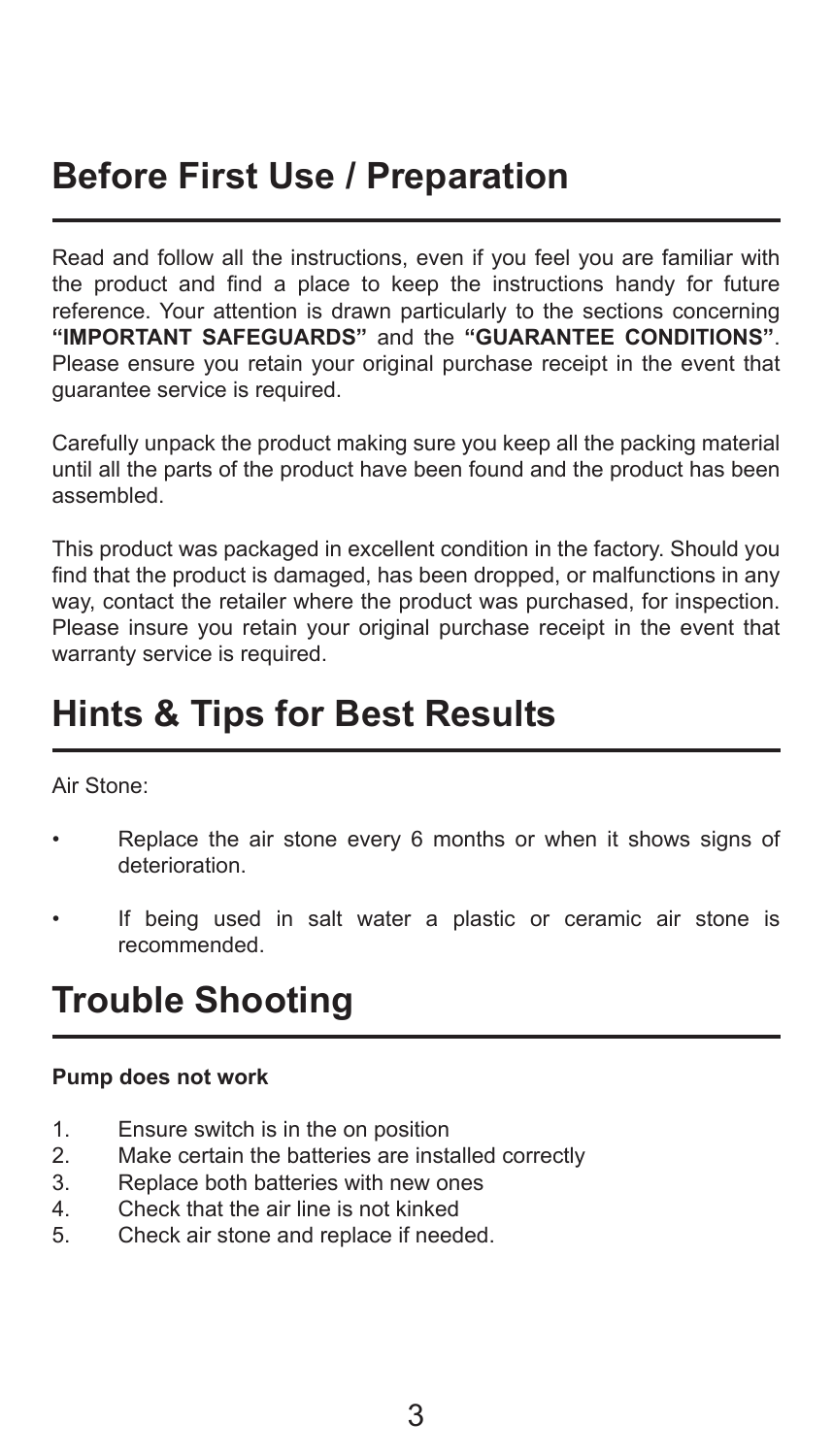## **Step By Step Guide**

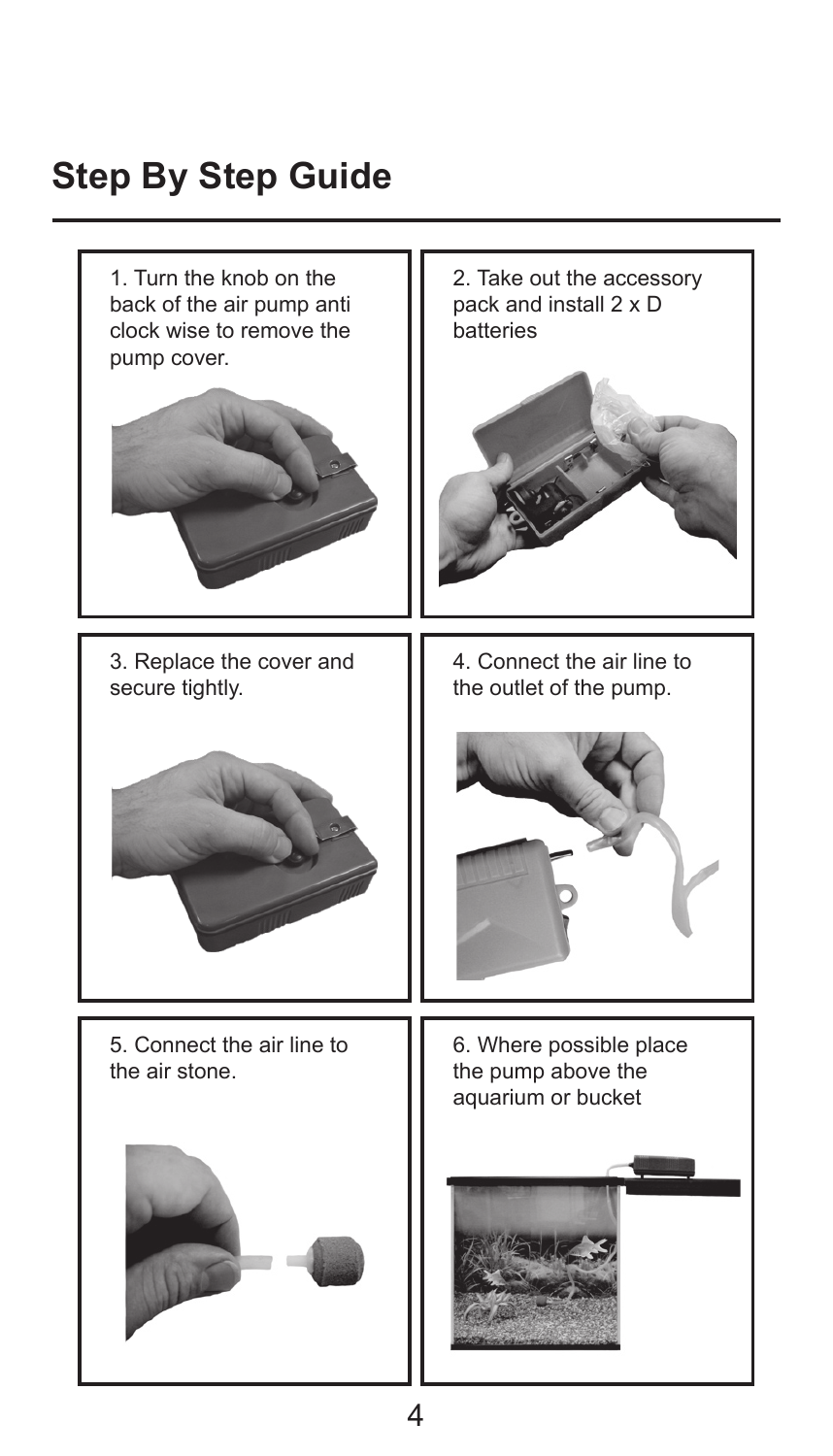

### **Aqua One - Guarantee 2 + 1 Year**

The additional 1 Year **Extended Guarantee** applies when you REGISTER **online** with Aqua One. Register your Extended Guarantee at **www.aquaone.com.au**

### **About this Guarantee**

The Manufacturer or Distributor, of Aqua One goods, is collectively known herein as "Aqua One". Please refer to contact details for Aqua One below or on the applicable Aqua One website. Any product that is covered by its own Guarantee (as enclosed with the product) is subject to the conditions of that Guarantee.

The benefits given to the purchaser, under Guarantee, are in addition to all other statutory rights and remedies which the purchaser has in respect of goods under legislation in the applicable country of purchase. This Guarantee shall not affect any such rights and should be read subject to such legislation.

#### **1.0. Terms and Conditions of Guarantee.**

1.1. Aqua One warrants to the purchaser, for 2 Years from date of original purchase, to repair or replace goods where fault is found due to defective materials or faulty workmanship and where goods do not operate in accordance with the instructions.

1.2. All claims for repair or replacement must be made at place of purchase.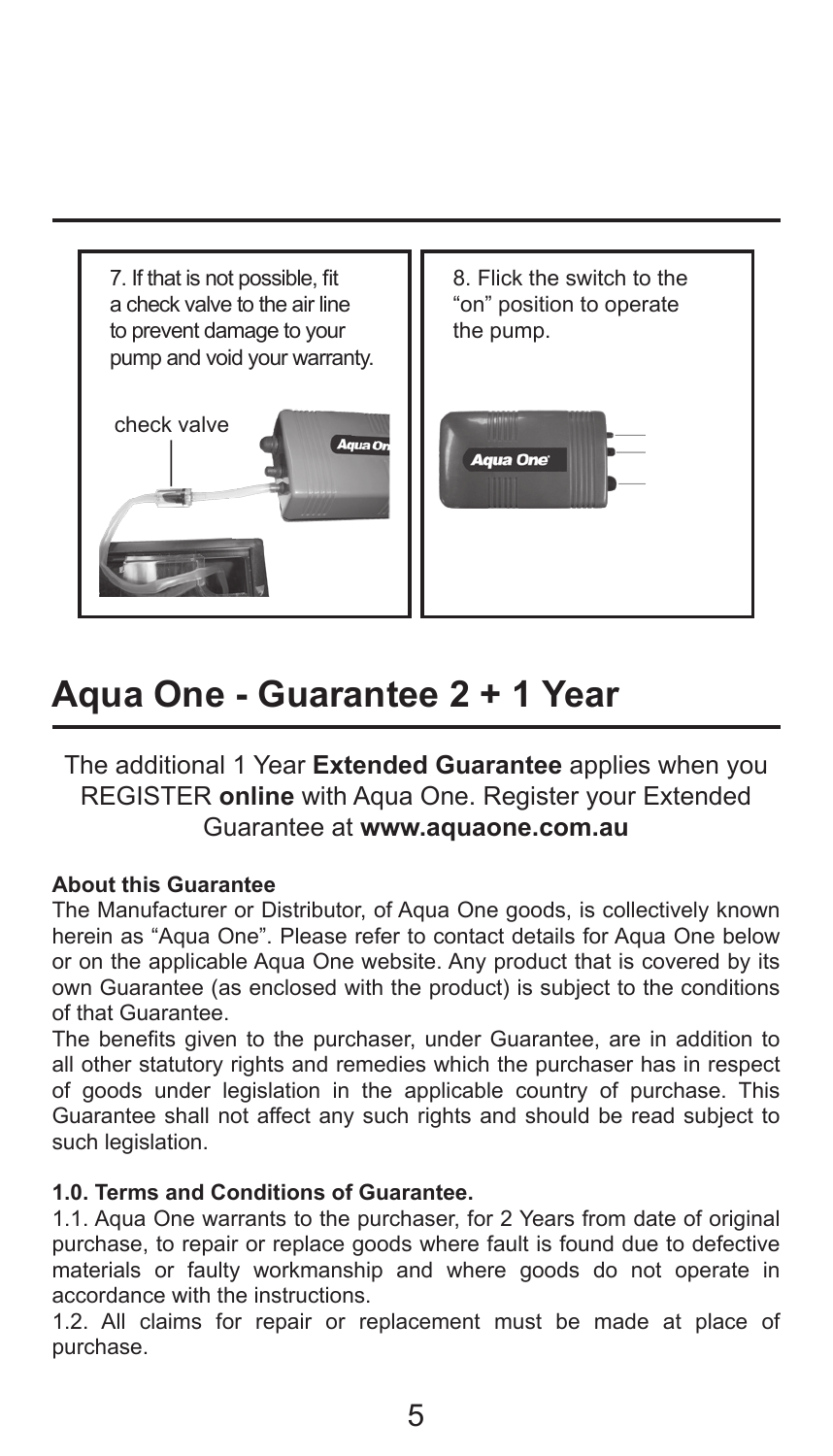## **Aqua One - Guarantee 2 + 1 Year**

1.3. The original and dated Proof of Purchase (receipt) must be supplied with all goods claims. Please also provide this Guarantee where possible.

1.4. The Guarantee covers the Aquarium against gluing breakdown resulting in leakage.

1.5. All goods subject to claim under Guarantee should be prepared for transportation in the original packaging or other comparable packaging which offers the same degree of protection.

1.6. Where goods are repaired or replaced under Guarantee, these goods are Guaranteed for the remainder of either the original Guarantee or Extended Guarantee period.

1.7. Where claims on inspection reveal goods are in normal working order, Aqua One will request reimbursement of all reasonable costs incurred.

### **2.0. Other Terms and Conditions – Extended Guarantee**

2.1. The Extended Guarantee period is for an additional 1 Year and commences on expiration of the standard guarantee period.

2.2. Application for Extended Guarantee is FREE of any registration cost to the purchaser on completion of the Extended Guarantee questionnaire which is found on the applicable Aqua One website (refer below).

2.3. Upon receipt and acceptance of the questionnaire. Aqua One will forward (by way of email) a Certificate of Extended Guarantee to the purchaser.

2.4. For more information on how we collect, hold, use and disclose personal information provided to us, please refer to our Privacy Statement on the Aqua One websites or write to our Privacy Officer, in your country of purchase.

2.5. Where Aqua One determines goods are being used in a manner contrary to the instructions, specifications or this Guarantee, Aqua One reserves the right to terminate Extended Guarantee for such goods and will provide written notice to the purchaser.

### **3.0. Exclusions and Limitations**

Where permitted by local law, the following exclusions and limitations apply in regard to Guarantee:

3.1. Goods claims where fault is due to, but not limited by a) misuse b) neglect c) abuse d) fire or flood e) normal wear and tear f) accidental breakage g) Acts of God h) mains voltage fluctuation or supply problems i) connection to any voltage other than what is stated on the rating plate i) modification or tampering to electrical cord or plug, k) vermin, insects or foreign object l) liquid spillage or submersion of goods not designed to sustain such use or duress.

3.2. Where inspections reveal goods are in normal working order including where noise or vibration is consistent with normal goods operation.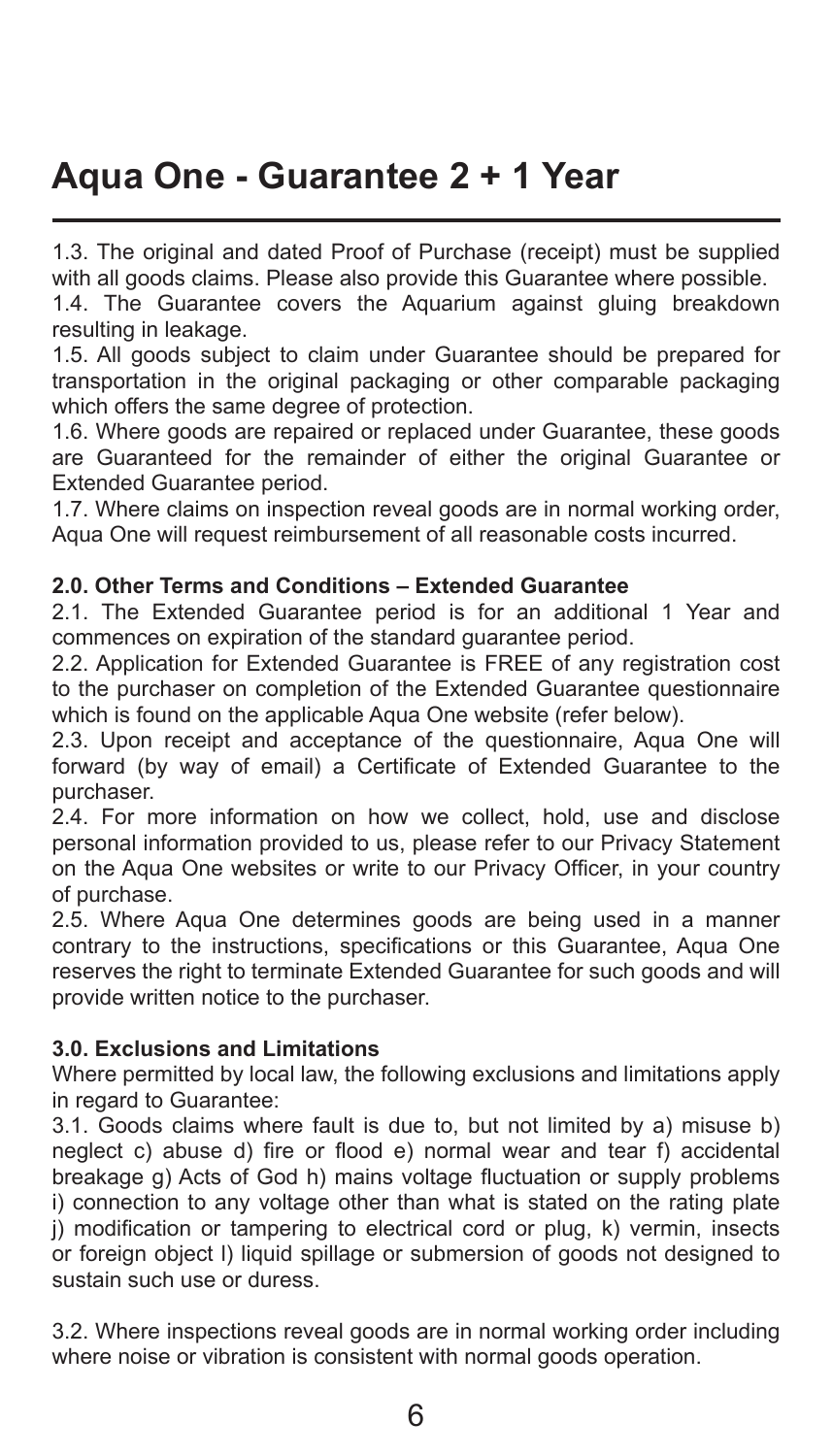## **Aqua One - Guarantee 2 + 1 Year**

3.3. Attempted repairs or modifications by unauthorised persons, including but not limited to the drilling of holes in the aquarium glass by unauthorised persons.

3.4. Where the goods factory rating plate has been removed, altered, damaged or is rendered illegible.

3.5. Where goods are not installed, operated or maintained in accordance with Aqua One's goods instructions, specifications or this Guarantee.

3.6. Replacement or repair of worn consumables or replacement of lost goods, parts or components.

3.7. Costs associated with goods transportation, removal, installation, postage or cost of insurance.

3.8. Any damage incurred whilst installing, transporting or moving the goods.

3.9. Subject to certain local statutory rights and obligations to the contrary, and this guarantee shall not affect those rights or obligations, where, to the full extent permitted by law: 1. all express and implied warranties and conditions under statute or general law, are expressly excluded and Aqua One, where permitted, will limit liability as follows and at Aqua One's option to: in regard to goods either a) the replacement of goods or supply of equivalent goods b) the repair of goods or the cost of replacing the goods or of acquiring equivalent goods OR in regard to services either c) the resupply of services d) the cost to re-supply services.

2. Aqua One will not be liable for any loss or damage, including consequential loss or damage either directly or indirectly, or for any incidental expenses, of any kind, and in any way whatsoever.

The additional 1 Year Extended Guarantee applies when you REGISTER online with Aqua One. Register your Extended Guarantee at **www.aquaone.com.au**

(1) Consumables include items such as filter media/cartridges, impellers and shafts.

 Aqua One may be contacted in: Australia Kong's (Aust.) Pty. Limited PO Box 863, Ingleburn 1890 NSW Australia www.aquaone.com.au